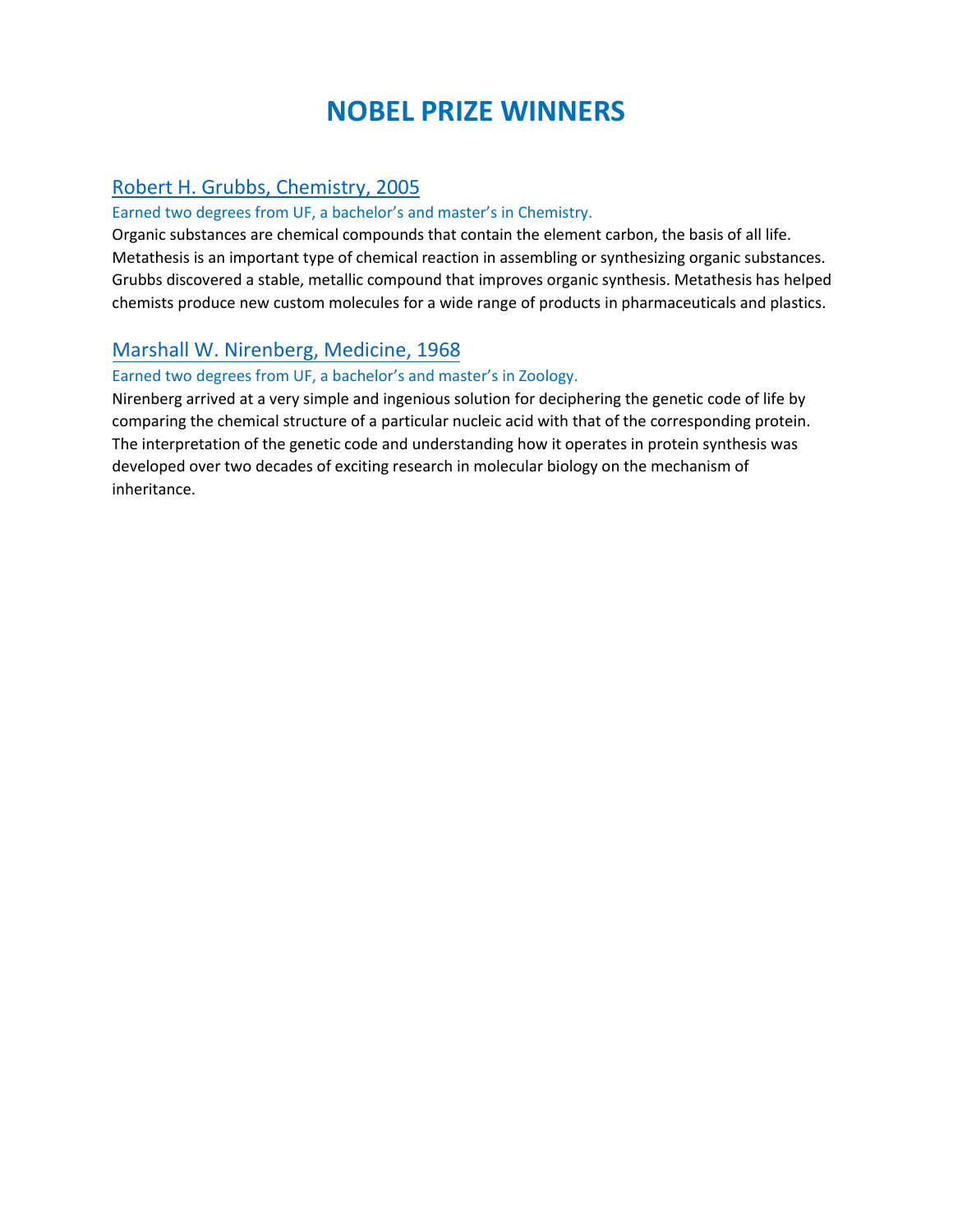## Robert H. Grubbs, Chemistry 2005

A chemist who earned two degrees from the University of Florida, a bachelor's in 1963 and a master's in 1965, Robert Grubbs also received the Nobel prize for Chemistry in 2005.

Born in rural Kentucky, his mother and grandmother provided great role models for the value of education. His father was a gifted mechanic and practical engineer. An exemplary science teacher in junior high school introduced him to the joys of science.

Having grown up and worked on farms, Grubbs started college at the University of Florida as an Agricultural Chemistry major. His interests changed when he had an opportunity over the summer to work in an organic lab run by a new professor named Merle A. Battiste. Grubbs was eager to learn how organic compounds react at the molecular level and to build new molecules.

He received his doctorate in chemistry from Columbia University in 1968, and did his postdoctoral fellowship at Stanford University. He taught at Michigan State University until 1978 when he accepted a position at the California Institute of Technology as a professor.

Grubbs was among three co-winners of the Nobel Prize in chemistry in 2005 for his work with metathesis, a chemical reaction involved in assembling and synthesizing organic substances. He discovered a class of stable catalysts for facilitating the reaction, allowing chemists to produce new, custom molecules that improve a wide range of products in industries such as pharmaceuticals and plastics. Shortly after winning the Nobel prize, Dr. Grubbs spoke at the graduate degree commencement ceremony for the University of Florida in 2006.

In 2006, the University of Florida awarded Grubbs an honorary doctorate of science in recognition of his accomplishments as a scholar, researcher and mentor. He was further honored by the university with a permanent installation celebrating his contributions to science in the atrium of the Chemistry/Chemical Biology Building, which opened its doors in 2017.

Grubbs was inducted into the National Academy of Sciences (1980), the American Academy of Arts and Sciences (1994), the Royal Society of Chemistry (2005), the National Academy of Inventors (2013), and the National Academy of Engineering (2015).

*Robert Grubbs, the Victor and Elizabeth Atkins Professor of Chemistry at Caltech, passed away on December 19, 2021. He was 79 years old.*



Photo Credit: Nobel <https://www.nobelprize.org/prizes/chemistry/2005/summary/>